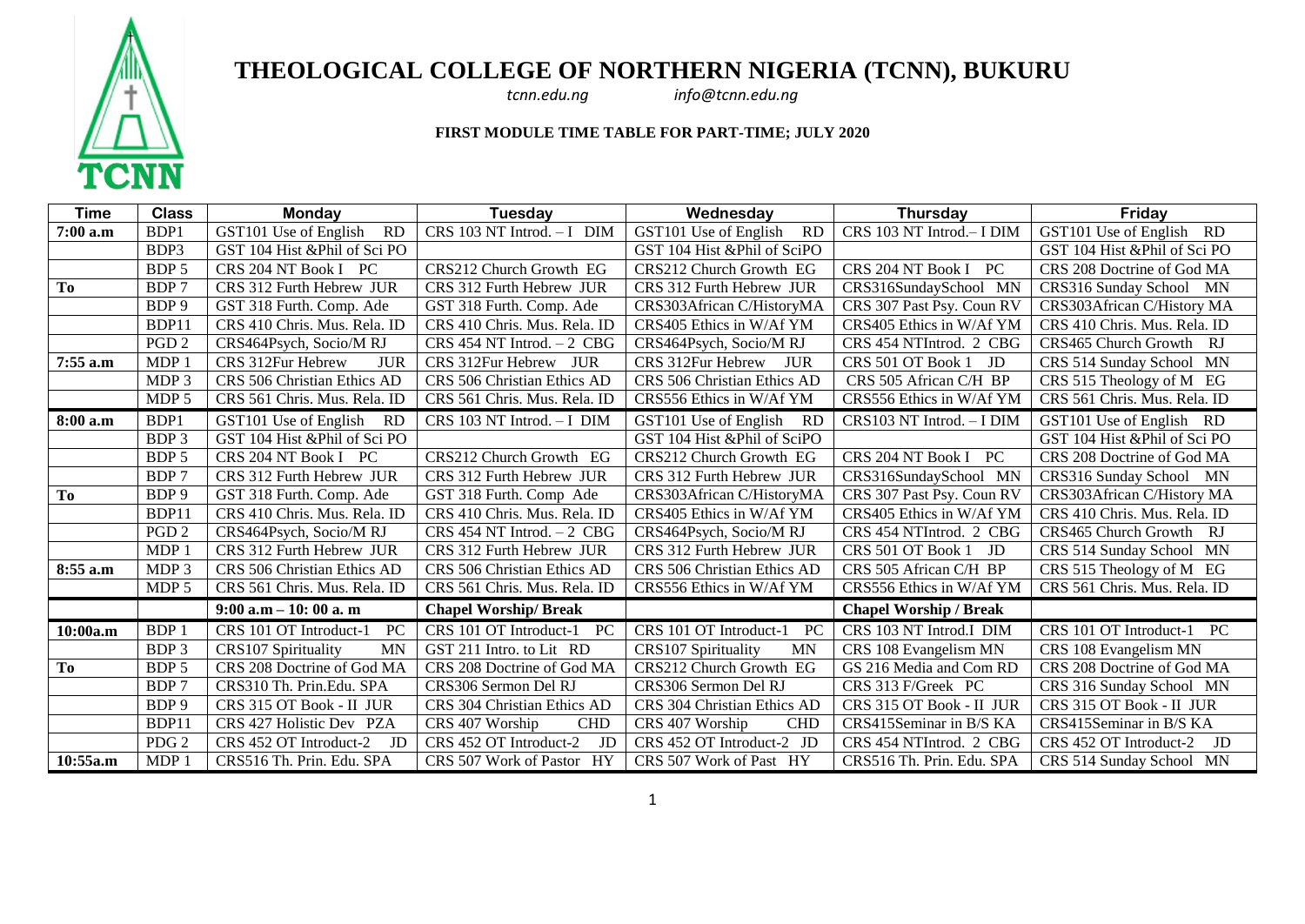| <b>Time</b>       | <b>Class</b>     | <b>Monday</b>                           | Tuesday                           | Wednesday                           | Thursday                  | Friday                          |
|-------------------|------------------|-----------------------------------------|-----------------------------------|-------------------------------------|---------------------------|---------------------------------|
|                   | MDP 3            | CRS509Christian L EG                    | CRS509Christian L EG              | CRS509Christian L EG                | CRS 505 African C/H BP    | CRS 505 African C/H BP          |
|                   | MDP <sub>5</sub> | CRS 577 Holistic Dev TOD                | CRS 558 Worship<br><b>CHD</b>     | <b>CHD</b><br>CRS 558 Worship       | CRS 577 Holistic Dev TOD  | CRS 553 NT Theology DIM         |
| 11:00a.m          | BDP 1            | CRS 101 OT Introduct-1<br>PC            | PC<br>CRS 101 OT Introduct-1      | CRS 101 OT Introduct-1<br><b>PC</b> | CRS 103 NT Intro. - I DIM | CRS 101 OT Introduct-1 PC       |
|                   | BDP <sub>3</sub> | <b>MN</b><br><b>CRS107 Spirituality</b> | GST 211 Intro. to Lit RD          | <b>MN</b><br>CRS107 Spirituality    | CRS 108 Evangelism MN     | CRS 108 Evangelism<br><b>MN</b> |
|                   | BDP 5            | CRS 208 Doctrine of God MA              | CRS 208 Doctrine of God MA        | CRS212 Church Growth EG             | GST216Media and Com RD    | CRS 208 Doctrine of God MA      |
|                   | BDP 7            | CRS310 Th. Prin.Edu. SPA                | CRS306 Sermon Del RJ              | CRS306 Sermon Del RJ                | CRS 313 F/Greek PC        | CRS 316 Sunday School MN        |
| To                | BDP <sub>9</sub> | CRS 315 OT Book - II JUR                | CRS 304 Christian Ethics AD       | CRS 304 Christian Ethics AD         | CRS 315 OT Book - II JUR  | CRS 315 OT Book - II JUR        |
|                   | BDP11            | CRS 427 Holistic Dev PZA                | CRS 407 Worship<br><b>CHD</b>     | CRS 407 Worship<br><b>CHD</b>       | CRS415Seminar in B/S KA   | CRS415Seminar in B/S KA         |
|                   | PGD <sub>2</sub> | CRS 452 OT Introduct-2<br>JD            | CRS 452 OT Introduct-2<br>JD      | CRS 452OT Introduct-2<br>JD         | CRS 454 NTIntrod. 2 CBG   | CRS 452 OT Introduct-2<br>JD    |
| 11:55a.m          | MDP 1            | CRS516 Th. Prin. Edu. SPA               | HY<br>CRS 507 Work of Pastor      | CRS 507 Work of Pastor<br>HY        | CRS516 Th. Prin. Edu. SPA | CRS 507 Work of Pastor DB       |
|                   | MDP 3            | CRS509Christian L EG                    | CRS509Christian L EG              | CRS509Christian L EG                | CRS 505 African C/H BP    | CRS 505 African C/H BP          |
|                   | MDP 5            | CRS 577 Holistic Dev TOD                | <b>CHD</b><br>CRS 558 Worship     | CRS 558 Worship<br><b>CHD</b>       | CRS 577 Holistic Dev TOD  | CRS 553 NT Theology DIM         |
| $12:00 - 2:00$ pm |                  |                                         | <b>Long Break</b>                 | <b>Long Break</b>                   | <b>Long Break</b>         | <b>Long Break</b>               |
| 2:00p.m           | <b>BDP1</b>      | GST 105 Study Methods RD                | GST 105 Study Methods RD          | GST 105 Study Methods RD            | CRS 109 NT Bakgrd HEM     | CRS 109 NT Bakgrd HEM           |
|                   | BDP <sub>3</sub> | CRS 106 Herm & Exeg<br>PC               | CRS 106 Herm & Exeg<br>PC         | PC<br>CRS 106 Herm & Exeg           |                           | GST 112 Intro. to Literat RD    |
|                   | BDP 5            | CRS 202 Basic Greek<br>CBG              | CBG<br>CRS 202 Basic Greek        | <b>CBG</b><br>CRS 202 Basic Greek   | CRS 202 Basic Greek CBG   |                                 |
|                   | BDP 7            | CRS301 Ref/Mod.Ch. His BP               | CRS 305 Work of a Pst CHD         | CRS 305 Work of a Pst CHD           | CRS305Work of a Pst CHD   | CRS310Theo.Prin. Edu. SPA       |
| To                | BDP <sub>9</sub> | CRS 317 Theo of Mission RV              | CRS 307 Past Psy. Coun RV         | CRS 315 OT Book - II JUR            | CRS308Ch. Leadership EG   | CRS 308 Ch. Leadership EG       |
|                   | BDP11            | CRS 427 Holistic Dev PZA                | CRS402 N T TheologyHEM            | CRS402 N T TheologyHEM              | CRS417Non-westernTheRV    | CRS417Non-westernTheRV          |
|                   | PGD <sub>2</sub> | CRS 202 Basic Greek<br>CBG              | CRS 202 Basic Greek<br><b>CBG</b> | CRS 202 Basic Greek<br>CBG          | CRS 202 Basic Greek CBG   | CRS465 Church Growth RJ         |
| 2:55p.m           | MDP 1            | JD<br>CRS 501 OT Book 1                 | JD<br>CRS 501 OT Book 1           | CRS 503 Ref&M/C/H BP                | S 503 Ref&M/C/H BP        | CRS516 Theo.Prin. Edu. SPA      |
|                   | MDP <sub>3</sub> | CRS 508 Past Psy &Cous YH               | CRS 510 Homiletics RJ             | CRS 510 Homiletics RJ               | CRS508PastPsy &Cous YH    | CRS508PastPsy &Cous YH          |
|                   | MDP <sub>5</sub> | CRS566Non-western Th YM                 | CRS566Non-western Th YM           | CRS566Non-western Th YM             | CRS569Doctrine in A/C JJR | CRS569Doctrine in A/C JJR       |
| 3:00p.m           | <b>BDP1</b>      | GST 105 Study Methods RD                | GST 105 Study Methods RD          | GST 105 Study Methods RD            | CRS 109 NT Bakgrd HEM     | CRS 109 NT Bakgrd HEM           |
|                   | BDP 3            | CRS 106 Herm & Exeg<br>PC               | PC<br>CRS 106 Herm & Exeg         | CRS 106 Herm & Exeg<br>PC           |                           | GST 211 Intro. to Lit RD        |
|                   | BDP 5            | CRS 202 Basic Greek<br><b>CBG</b>       | CRS 202 Basic Greek<br><b>CBG</b> | CRS 202 Basic Greek<br><b>CBG</b>   | CRS 202 Basic Greek CBG   | GST 214 Basic Comput. Bashi     |
|                   | BDP 7            | CRS307 Ref/Mod.Ch. His BP               | CRS 305 Work of a Pst CHD         | CRS 305 Work of a Pst CHD           | CRS305Work of a Pst CHD   | CRS310 Theo. Prin. Edu. SPA     |
| To                | BDP <sub>9</sub> | CRS 317 Theo of Mission RV              | CRS 307 Past Psy. Coun RV         | CRS 315 OT Book - II JUR            | CRS308 Ch. Leadership EG  | CRS 308 Ch. Leadership EG       |
|                   | BDP11            | CRS 427 Holistic Dev PZA                | CRS402 N T TheologyHEM            | CRS402 N T TheologyHEM              | CRS417Non-westernTheRV    | CRS417Non-westernTheRV          |
|                   | PGD <sub>2</sub> | CRS 202 Basic Greek<br>CBG              | CRS 202 Basic Greek<br>CBG        | CRS 202 Basic Greek<br>PC           | CRS 202 Basic Greek<br>PC | CRS465 Church Growth RJ         |
| 3:55p.m           | MDP 1            | CRS 501 OT Book 1<br>JD                 | CRS 501 OT Book 1<br>JD           | CRS 503 Ref&M/C/H BP                | CRS 503 Ref&M/C/H BP      | CRS516 Theo.Prin. Edu. SPA      |
|                   | MDP <sub>3</sub> | CRS 508 Past Psy &Cous YH               | CRS 510 Homiletics RJ             | CRS 510 Homiletics RJ               | CRS508PastPsy &Cous YH    | CRS508PastPsy &Cous YH          |
|                   | MDP <sub>5</sub> | CRS566Non-western Th YM                 | CRS566Non-western Th YM           | CRS566Non-western Th YM             | CRS569Doctrine in A/C JJR | CRS569Doctrine in A/C JJR       |
| $4:00 -$          | 4:25             | <b>Short Break</b>                      | <b>Short Break</b>                | <b>Short Break</b>                  | <b>Short Break</b>        | <b>Short Break</b>              |